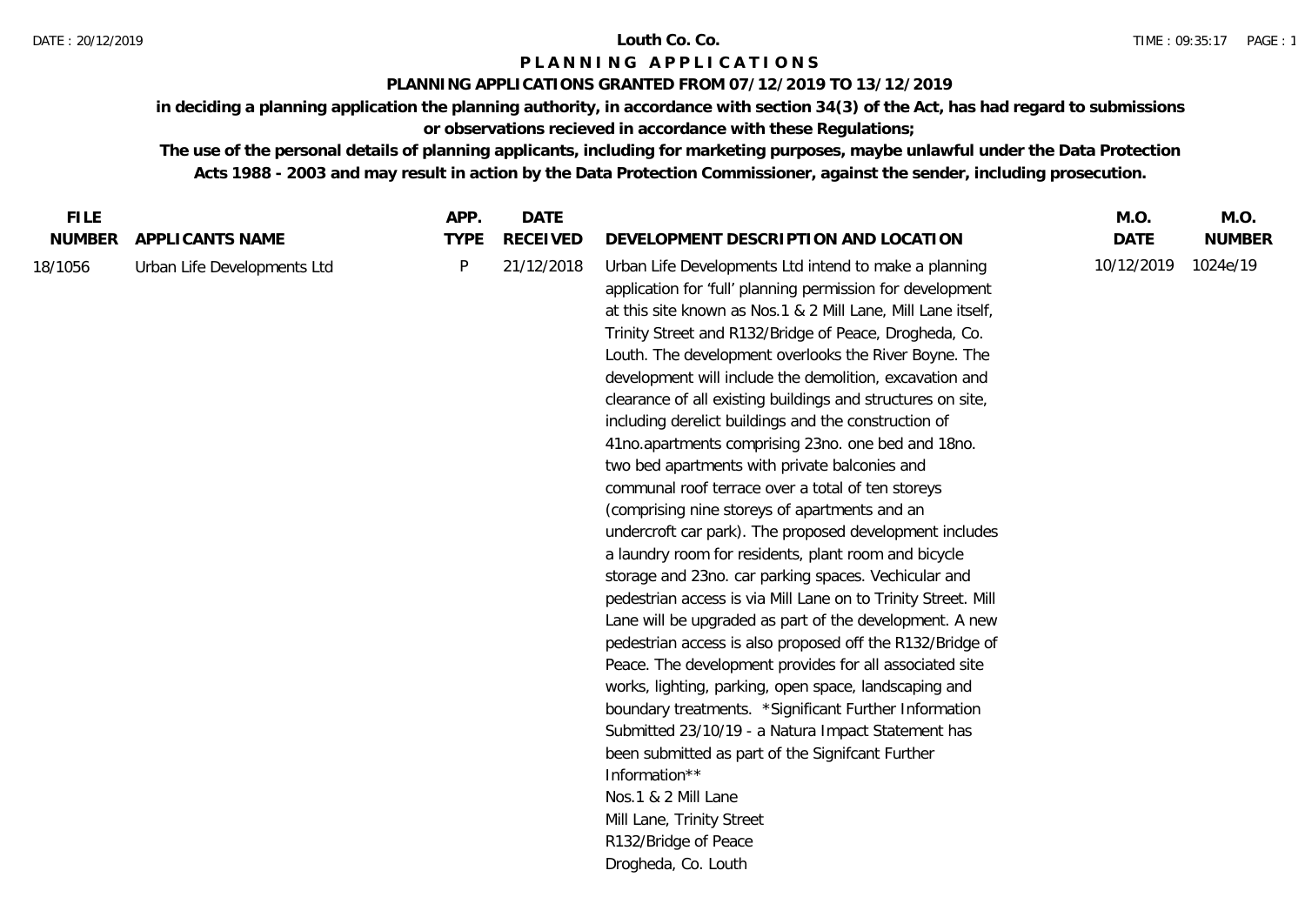### **PLANNING APPLICATIONS GRANTED FROM 07/12/2019 TO 13/12/2019**

**in deciding a planning application the planning authority, in accordance with section 34(3) of the Act, has had regard to submissions or observations recieved in accordance with these Regulations;**

| <b>FILE</b>   |                               | APP.        | <b>DATE</b>     |                                                                                                                                                                                                                                                                                                                                                                                                                                                                                                                                                                                                                                                                                                                                                                                                                                                                                                                                                                                                                                                                                                                                                                                                                                                                                                                                                                                                                                                                                                                                                                                                                                                                                                                                                   | M.O.        | M.O.          |
|---------------|-------------------------------|-------------|-----------------|---------------------------------------------------------------------------------------------------------------------------------------------------------------------------------------------------------------------------------------------------------------------------------------------------------------------------------------------------------------------------------------------------------------------------------------------------------------------------------------------------------------------------------------------------------------------------------------------------------------------------------------------------------------------------------------------------------------------------------------------------------------------------------------------------------------------------------------------------------------------------------------------------------------------------------------------------------------------------------------------------------------------------------------------------------------------------------------------------------------------------------------------------------------------------------------------------------------------------------------------------------------------------------------------------------------------------------------------------------------------------------------------------------------------------------------------------------------------------------------------------------------------------------------------------------------------------------------------------------------------------------------------------------------------------------------------------------------------------------------------------|-------------|---------------|
| <b>NUMBER</b> | APPLICANTS NAME               | <b>TYPE</b> | <b>RECEIVED</b> | DEVELOPMENT DESCRIPTION AND LOCATION                                                                                                                                                                                                                                                                                                                                                                                                                                                                                                                                                                                                                                                                                                                                                                                                                                                                                                                                                                                                                                                                                                                                                                                                                                                                                                                                                                                                                                                                                                                                                                                                                                                                                                              | <b>DATE</b> | <b>NUMBER</b> |
| 19/413        | Wonderglade Unlimited Company | P           | 31/05/2019      | Permission for development on a site north of the<br>Springfield Manor development, east of Willowdale and<br>south of Hazel Close and includes an existing dwelling<br>known as 'Rose Cottage' which will be refurbished as part<br>of the proposed development. The application site<br>contains a total of 82 dwellings consisting of a total of 81<br>no. new dwellings and the refurbishment of existing Rose<br>Cottage and alteration to the site boundaries and garden<br>areas of Rose Cottage. In addition to internal alterations<br>to the existing floor plan, the existing dwelling will be<br>altered by the removal of a chimney stack on the western<br>elevation, the demolition of a greenhouse on the<br>southern elevation and alterations to existing door and<br>window openings. The overall floor area of the existing<br>dwelling will not change. Existing sheds to the north of<br>the site will also be removed as part of this development.<br>The 81 no. new residential units to be constructed<br>comprise 62 no. single storey and two storey dwellings<br>(11 no. 2 bed, 45 no. 3 bed, 6 no. 4 bed) and 19 no.<br>apartments in a 2 storey building (5 no. 1 bed and 14<br>no. 2 bed). A new vehicular access and a dedicated<br>pedestrian access will be provided off the Red Barns<br>Road. The application also provides for car and bicycle<br>parking, landscaping, open space and boundary<br>treatments including alterations to site levels (the site will<br>be raised to accommodate the proposed development),<br>retaining walls and public lighting and all associated site<br>development works. *Significant Further Information<br>submitted 21/11/19 provides for, inter alia, a total of 91 | 10/12/2019  | 1024d/19      |
|               |                               |             |                 |                                                                                                                                                                                                                                                                                                                                                                                                                                                                                                                                                                                                                                                                                                                                                                                                                                                                                                                                                                                                                                                                                                                                                                                                                                                                                                                                                                                                                                                                                                                                                                                                                                                                                                                                                   |             |               |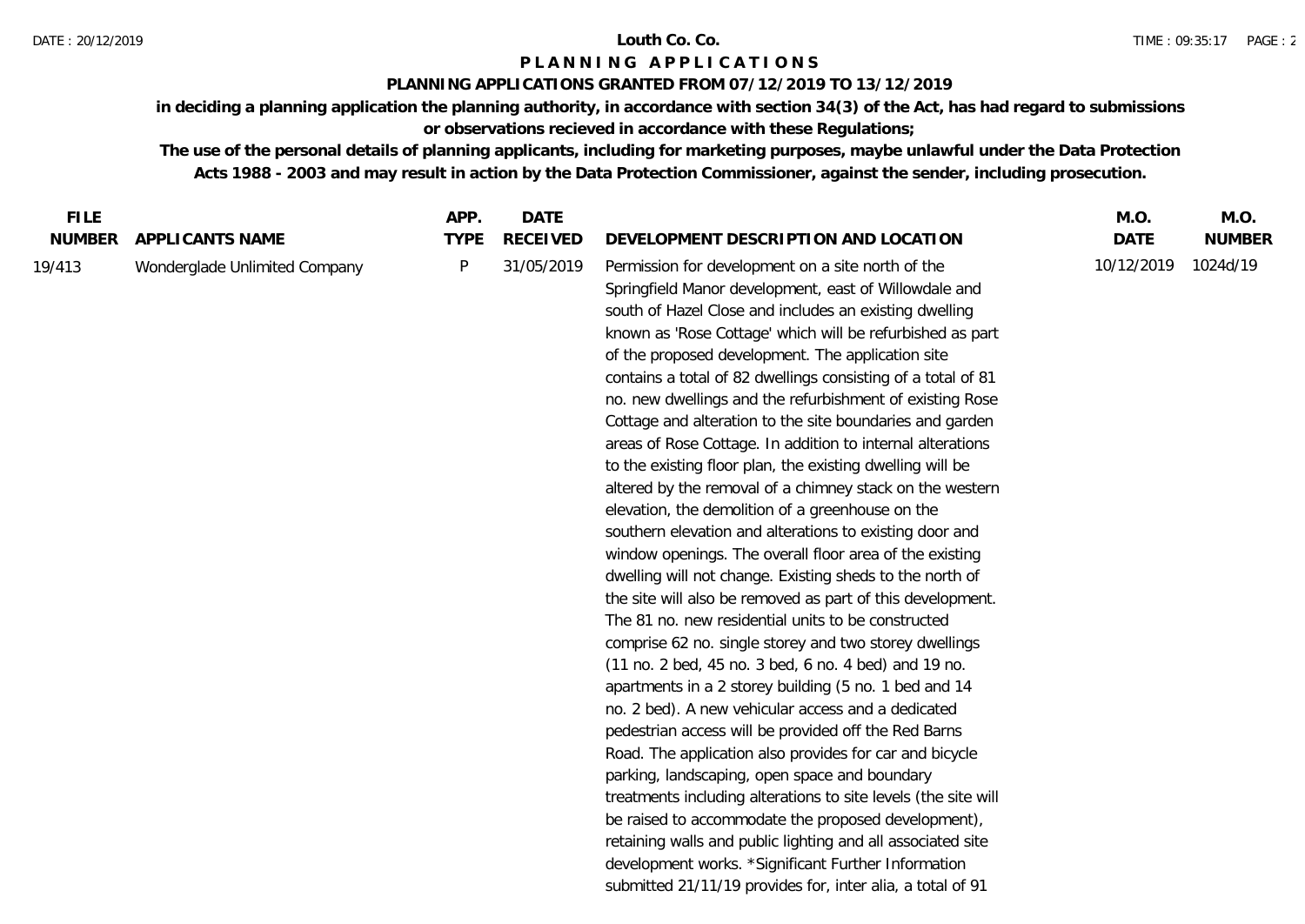## **PLANNING APPLICATIONS GRANTED FROM 07/12/2019 TO 13/12/2019**

**in deciding a planning application the planning authority, in accordance with section 34(3) of the Act, has had regard to submissions or observations recieved in accordance with these Regulations;**

|                                  | APF<br>– DA i ∟                                                                                 | M.O  | IVI.U         |
|----------------------------------|-------------------------------------------------------------------------------------------------|------|---------------|
| <b>APPLICANTS NAME</b><br>NUMBER | <b>RECEIVED</b><br><b>'_OPMENT DESCRIPTION AND LO</b><br>LOCATION<br>DEVE <sub>1</sub><br>TYPF. | DAT' | <b>NUMBER</b> |

| 19/437 | Gerard Shevlin               | P | 07/06/2019 | Permission for the construction of a new dwelling house,<br>waste water treatment plant and percolation area,<br>detached domestic garage, new vehicular entrance and<br>all associated site development works.<br>Site No. 3<br>Hamlinstown<br>Monasterboice<br>Co Louth    | 13/12/2019 | 1030/19 |
|--------|------------------------------|---|------------|------------------------------------------------------------------------------------------------------------------------------------------------------------------------------------------------------------------------------------------------------------------------------|------------|---------|
| 19/497 | Aine McKeon & Richie Connell | P | 24/06/2019 | Permission for a new dwelling house, septic tank and<br>percolation area and all associated site works.<br>** Significant Further information received 27/11/2019<br>provides for, inter alia, a revised house design and site<br>layout**<br>Mollyrue<br>Collon<br>Co Louth | 13/12/2019 | 1041/19 |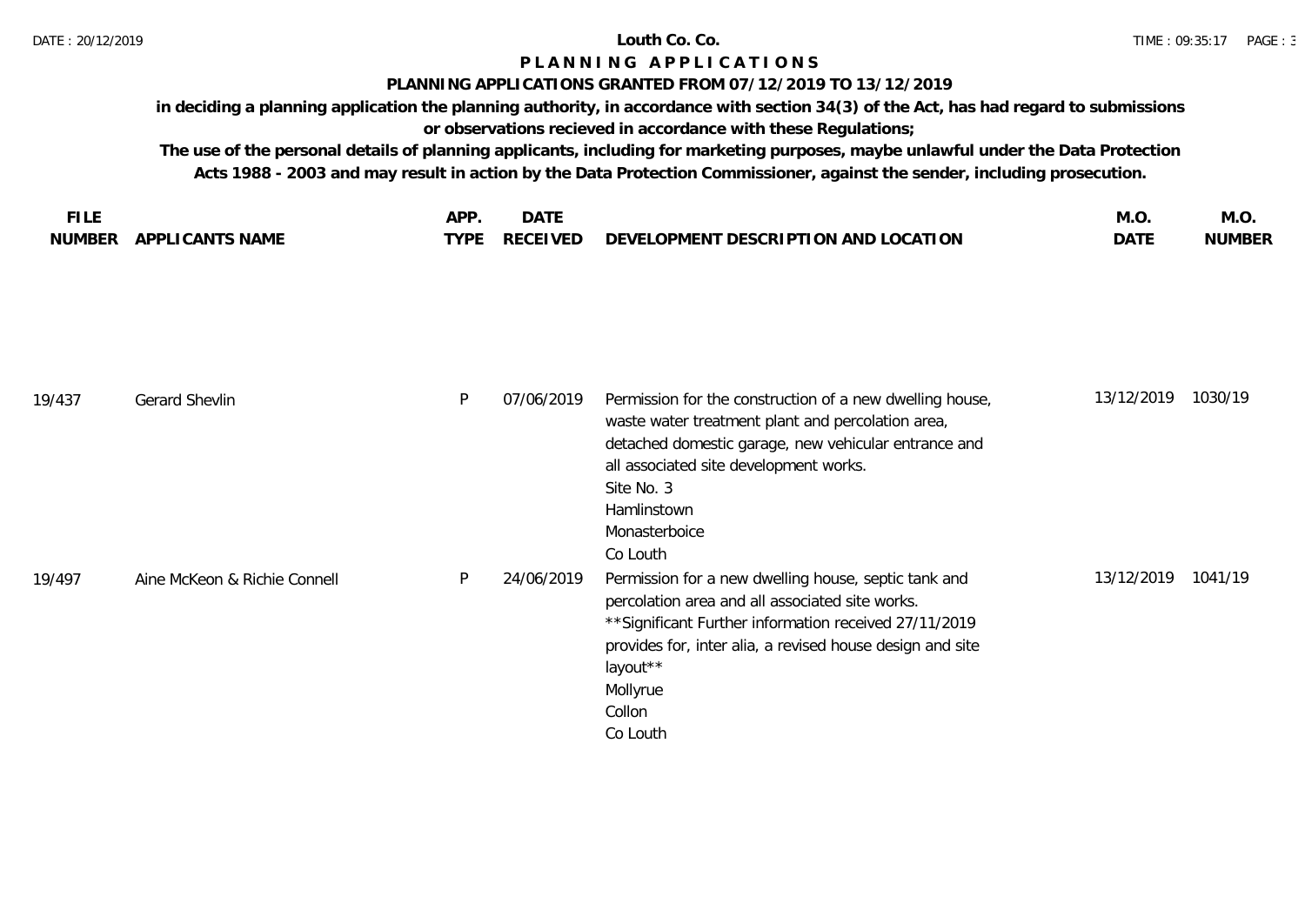### **PLANNING APPLICATIONS GRANTED FROM 07/12/2019 TO 13/12/2019**

**in deciding a planning application the planning authority, in accordance with section 34(3) of the Act, has had regard to submissions** 

**or observations recieved in accordance with these Regulations;**

| <b>FILE</b>   |                                           | APP.         | <b>DATE</b>     |                                                                                                                                                                                                                                                                                                                                                                                                                                                                                                                                                            | M.O.               | M.O.          |
|---------------|-------------------------------------------|--------------|-----------------|------------------------------------------------------------------------------------------------------------------------------------------------------------------------------------------------------------------------------------------------------------------------------------------------------------------------------------------------------------------------------------------------------------------------------------------------------------------------------------------------------------------------------------------------------------|--------------------|---------------|
| <b>NUMBER</b> | APPLICANTS NAME                           | <b>TYPE</b>  | <b>RECEIVED</b> | DEVELOPMENT DESCRIPTION AND LOCATION                                                                                                                                                                                                                                                                                                                                                                                                                                                                                                                       | <b>DATE</b>        | <b>NUMBER</b> |
| 19/660        | Aaron King of King Storage Ltd            | $\mathsf{P}$ | 20/08/2019      | Permission to consist of extension and upgrade to<br>existing storage facility, demolishing existing buildings<br>(1750 sq m) and construction of 3 no. additional new<br>buildings (3060 sq m) including raised roof and<br>realignment of external walls including access signage,<br>boundary treatments and all associated ancillary works,<br>maintaining existing buffer zones between current facility<br>and main road. ** Significant Further Information<br>received 25/11/2019**<br>King Storage Depot<br>Edentubber<br>Ravensdale<br>Co. Louth | 13/12/2019         | 1046/19       |
| 19/721        | Louth Meath Education & Training<br>Board | P            | 06/09/2019      | Permission for a new prefabricated detached single<br>storey building containing 3 no. classrooms with toilet<br>block and associated site works.<br>O'Fiaich Institute<br>Hoey's Lane<br>Dublin Road<br>Dundalk, Co Louth                                                                                                                                                                                                                                                                                                                                 | 13/12/2019 1042/19 |               |
| 19/809        | Ann Smyth                                 | P            | 03/10/2019      | Permission for the change of use of a detached domestic<br>garage to a family (granny) flat including upgrade works<br>to the existing waste water treatment plant and<br>percolation area and all associated site works.<br>Ganderstown<br>Clogherhead<br>Co Louth                                                                                                                                                                                                                                                                                        | 13/12/2019         | 1040/19       |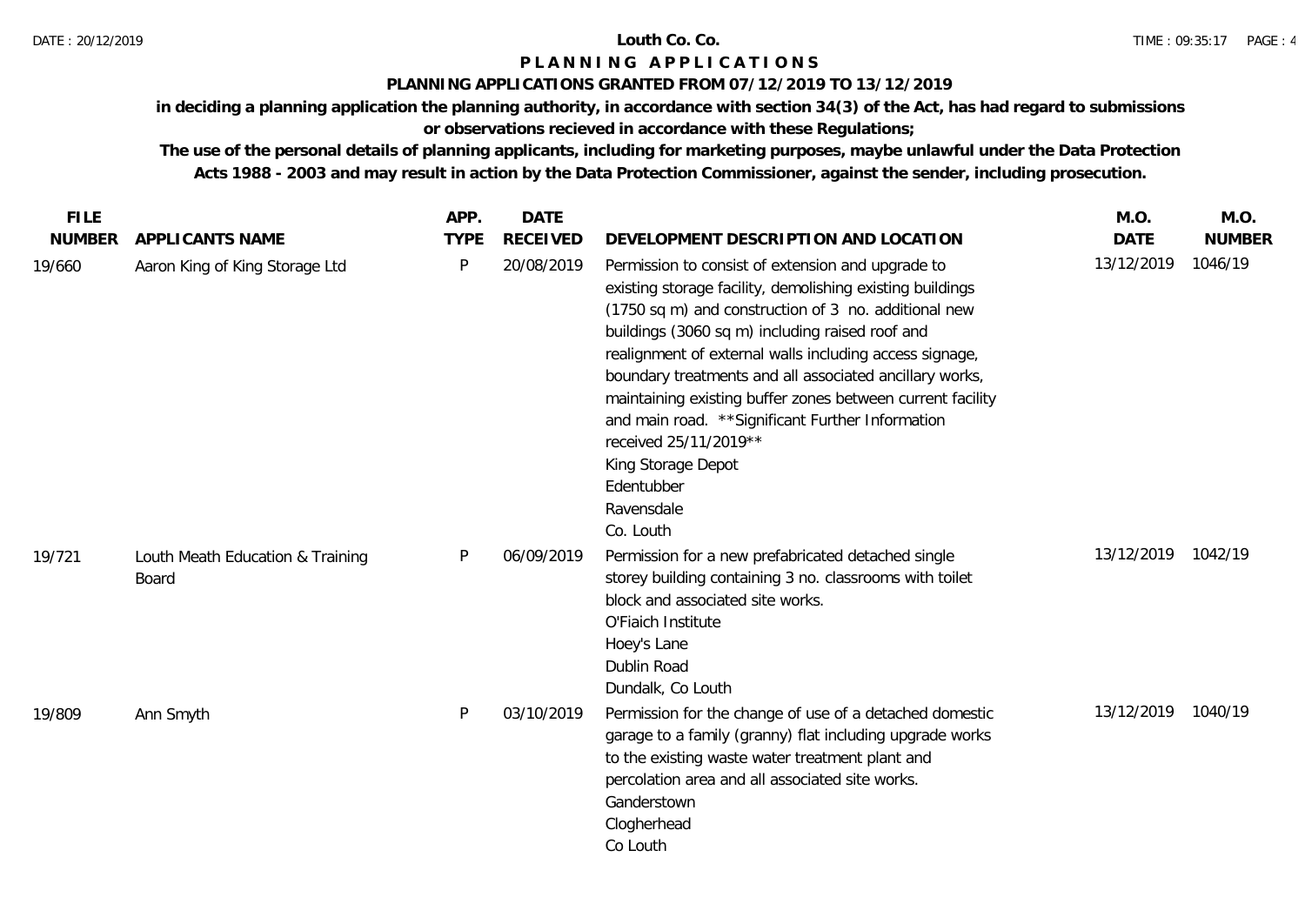### **PLANNING APPLICATIONS GRANTED FROM 07/12/2019 TO 13/12/2019**

**in deciding a planning application the planning authority, in accordance with section 34(3) of the Act, has had regard to submissions or observations recieved in accordance with these Regulations;**

| <b>FILE</b>   |                            | APP.        | <b>DATE</b>     |                                                                                                                                                                                                                                                                                                                                                                                                                                                                                                                                                                                                                                                                                                                                                                                                                                                                                                                                                                                                                                                                                                                                                                                                                                                                                                                                                                                                                                                                                                                                                                                                                                                                          | M.O.        | M.O.          |
|---------------|----------------------------|-------------|-----------------|--------------------------------------------------------------------------------------------------------------------------------------------------------------------------------------------------------------------------------------------------------------------------------------------------------------------------------------------------------------------------------------------------------------------------------------------------------------------------------------------------------------------------------------------------------------------------------------------------------------------------------------------------------------------------------------------------------------------------------------------------------------------------------------------------------------------------------------------------------------------------------------------------------------------------------------------------------------------------------------------------------------------------------------------------------------------------------------------------------------------------------------------------------------------------------------------------------------------------------------------------------------------------------------------------------------------------------------------------------------------------------------------------------------------------------------------------------------------------------------------------------------------------------------------------------------------------------------------------------------------------------------------------------------------------|-------------|---------------|
| <b>NUMBER</b> | APPLICANTS NAME            | <b>TYPE</b> | <b>RECEIVED</b> | DEVELOPMENT DESCRIPTION AND LOCATION                                                                                                                                                                                                                                                                                                                                                                                                                                                                                                                                                                                                                                                                                                                                                                                                                                                                                                                                                                                                                                                                                                                                                                                                                                                                                                                                                                                                                                                                                                                                                                                                                                     | <b>DATE</b> | <b>NUMBER</b> |
| 19/861        | WuXi Vaccines Ireland Ltd. | P           | 18/10/2019      | Permission for development of site at<br>Mullagharlin/Haggardstown townlands, located on the<br>IDA Ireland Dundalk Science and Technology Park. The<br>overall site is accessed off the R215, the Southern Link<br>Road and is generally south and east of Mullagharlin<br>Road, north of the Marlbog Road and generally north and<br>west of the Brookfield residential development. The<br>proposed development consists of an integrated<br>Pharmaceutical manufacturing facility located directly<br>north of Wuxi Biopharmaceutical campus currently under<br>construction. The proposed development comprises of<br>the following: 1. A three storey Pharmaceutical<br>manufacturing facility sized approximately 15,520 square<br>metres and approximately 26 metres high and with roof<br>mounted plant and equipment and stacks. 2. A four<br>storey Administration and Laboratory building sized<br>8,789 square metres and approximately 22.5 metres<br>high and with roof mounted plant and equipment and<br>stacks. 3. A two storey modular support laboratory sized<br>approximately 820 square metres and approximately<br>10.1 metres high and with roof mounted plant and<br>equipment and stacks. 4. A single storey boiler unit area<br>sized approximately 864 square metres and 9.6 metres<br>high including two boiler stacks approximately 31 metres<br>high. 5. 4 no. modular plant and equipment storage<br>units sized approximately 35 square metres and 3 metres<br>high per unit. 6. A single storey drum store sized<br>approximately 75 square metres and 6 metres high. 7. A<br>single storey waste store sized approximately 75 square | 10/12/2019  | 1024b/19      |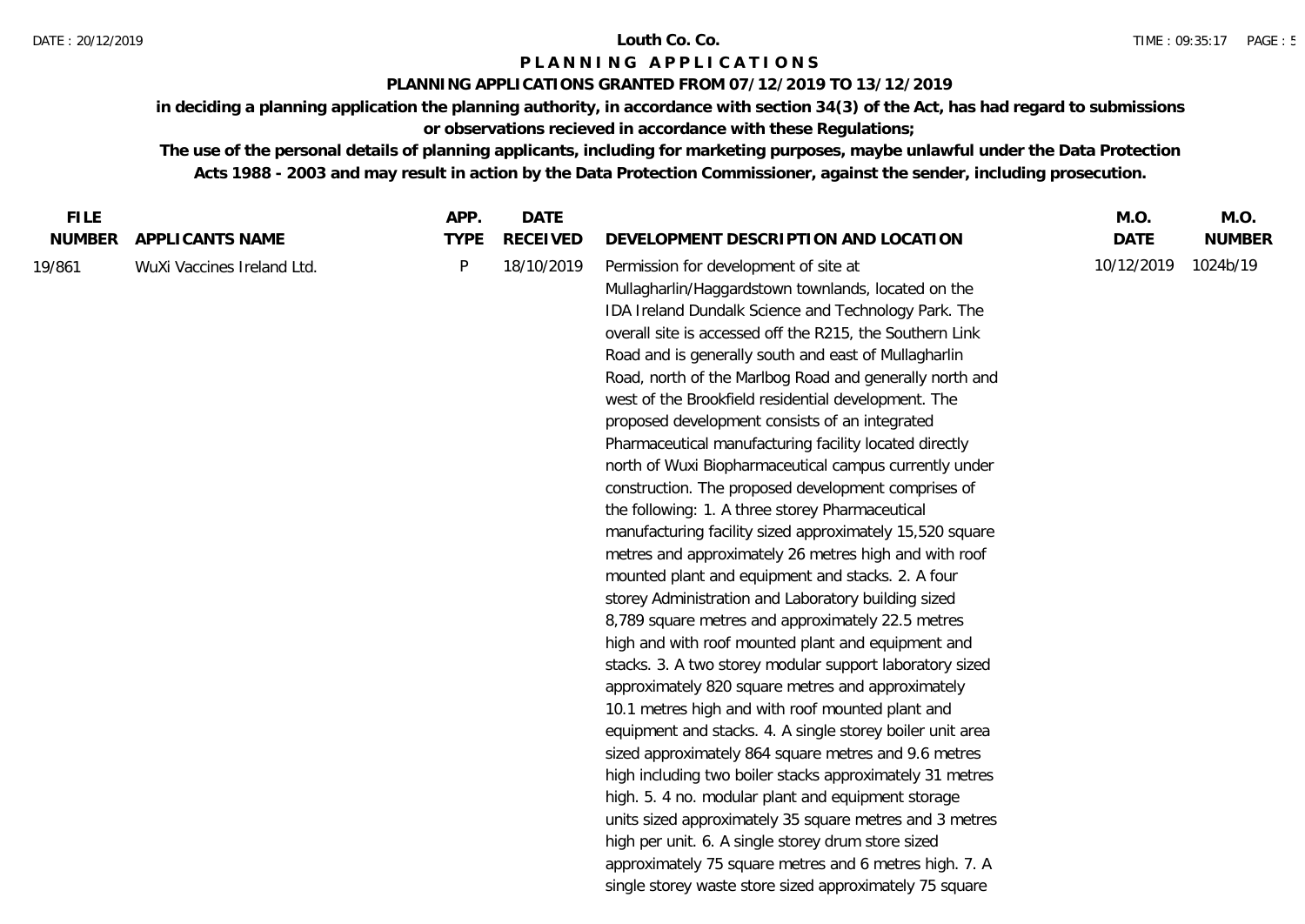### **PLANNING APPLICATIONS GRANTED FROM 07/12/2019 TO 13/12/2019**

**in deciding a planning application the planning authority, in accordance with section 34(3) of the Act, has had regard to submissions or observations recieved in accordance with these Regulations;**

| <b>FILE</b>            | $\Delta$ PP | DATE     |                                      | M.U  | M.C           |
|------------------------|-------------|----------|--------------------------------------|------|---------------|
| NUMBER APPLICANTS NAME | TVDF.       | RECEIVED | DEVELOPMENT DESCRIPTION AND LOCATION | DATE | <b>NUMBER</b> |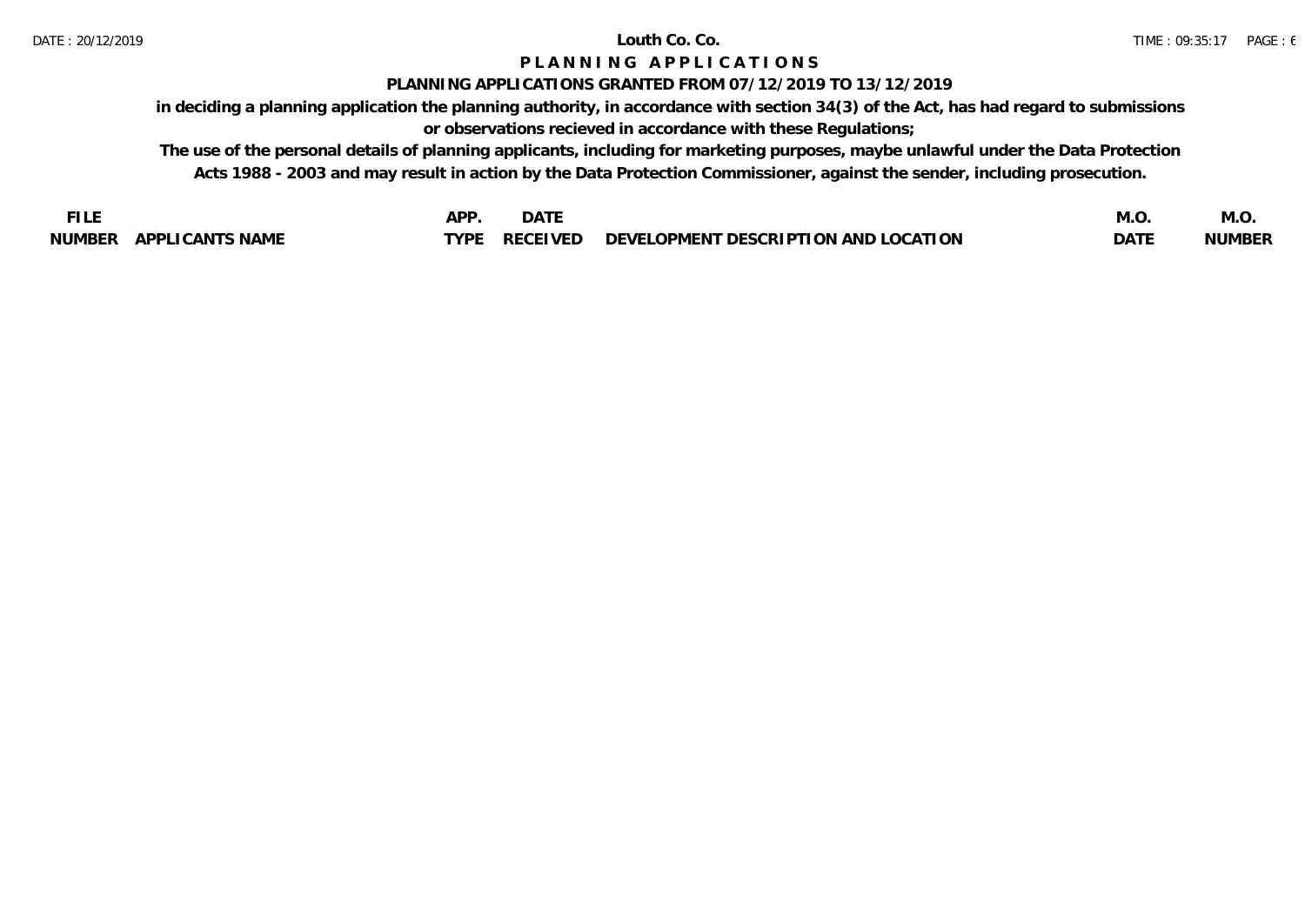## **PLANNING APPLICATIONS GRANTED FROM 07/12/2019 TO 13/12/2019**

**in deciding a planning application the planning authority, in accordance with section 34(3) of the Act, has had regard to submissions or observations recieved in accordance with these Regulations;**

| <b>FILE</b>   |                                           | APP.        | <b>DATE</b>     |                                                                                                                                                                                                                                                                                                                                                                                                                                                                                                                                                                                                                                                                                                                                                                                                           | M.O.        | M.O.          |
|---------------|-------------------------------------------|-------------|-----------------|-----------------------------------------------------------------------------------------------------------------------------------------------------------------------------------------------------------------------------------------------------------------------------------------------------------------------------------------------------------------------------------------------------------------------------------------------------------------------------------------------------------------------------------------------------------------------------------------------------------------------------------------------------------------------------------------------------------------------------------------------------------------------------------------------------------|-------------|---------------|
| <b>NUMBER</b> | APPLICANTS NAME                           | <b>TYPE</b> | <b>RECEIVED</b> | DEVELOPMENT DESCRIPTION AND LOCATION                                                                                                                                                                                                                                                                                                                                                                                                                                                                                                                                                                                                                                                                                                                                                                      | <b>DATE</b> | <b>NUMBER</b> |
| 19/869        | Melcorpo Commercial Properties<br>Limited | P           | 21/10/2019      | Permission for the extension to Level 3 of the existing<br>shopping centre/cinema development to accommodate 2<br>no. additional cinema screens (169sqm and 148 sqm<br>respectively) and 2 no. new emergency escape stair cores<br>(Stairs 9 and 10) and associated circulation corridors<br>from Level 1 car park to Level 3 cinema. The total<br>increase in floor space as a result of the proposed<br>development is 800 sqm. The internal changes at Level 1<br>involve removal of 4 no. parking spaces to accommodate<br>new bin store and proposed stairs. Level 2 revisions<br>require minor reduction in Unit 12 to accommodate<br>proposed Stairs 10. Permssion is also sought for all<br>associated site and development works.<br>Drogheda Town Centre<br>West Street<br>Drogheda<br>Co Louth | 10/12/2019  | 1024c/19      |
| 19/880        | Wogans Build Centre                       | P           | 24/10/2019      | Permission for a new 7-bay warehouse extension<br>attached to the side of the existing warehouse with<br>ancillary first floor offices, associated parking, building<br>signage, boundary treatments and all associated site<br>development works.<br>North Road<br>Moneymore<br>Drogheda<br>Co Louth                                                                                                                                                                                                                                                                                                                                                                                                                                                                                                     | 10/12/2019  | 1024a/19      |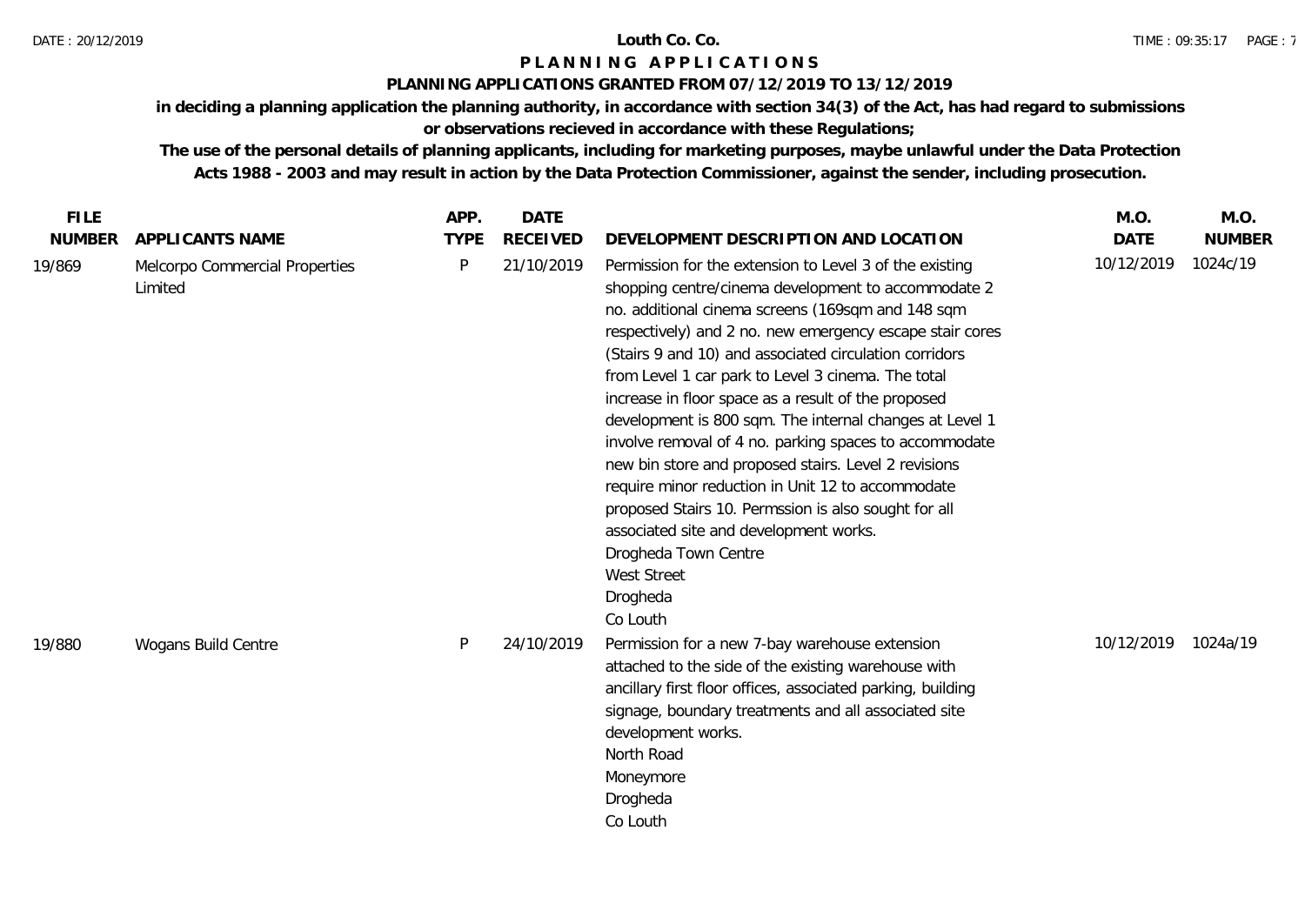## **PLANNING APPLICATIONS GRANTED FROM 07/12/2019 TO 13/12/2019**

**in deciding a planning application the planning authority, in accordance with section 34(3) of the Act, has had regard to submissions** 

# **or observations recieved in accordance with these Regulations;**

| <b>FILE</b>   |                        | APP.         | <b>DATE</b> |                                                                                                                                                                                                                                                    | M.O.       | M.O.          |
|---------------|------------------------|--------------|-------------|----------------------------------------------------------------------------------------------------------------------------------------------------------------------------------------------------------------------------------------------------|------------|---------------|
| <b>NUMBER</b> | APPLICANTS NAME        | <b>TYPE</b>  | RECEIVED    | DEVELOPMENT DESCRIPTION AND LOCATION                                                                                                                                                                                                               | DATE       | <b>NUMBER</b> |
| 19/882        | Stewart Killeen        | $\mathsf{R}$ | 24/10/2019  | Retention permission for rear extension to existing<br>dwelling, as constructed side sun room to dwelling,<br>covered open storage shed to rear and garden shed to<br>rear.<br>Brownstown<br>Monasterboice<br>Co Louth                             | 13/12/2019 | 1029/19       |
| 19/893        | Patrick & Mary Doherty | P            | 25/10/2019  | Permission for the following: 1. Construction of new<br>single storey dwelling. 2. New entrance to site from<br>Maple Drive along with new boundary treatment. 3. All<br>associated site works.<br>'Hilltop'<br>Greenhills<br>Drogheda<br>Co Louth | 13/12/2019 | 1034/19       |
| 19/897        | Eamonn McKeown         | P            | 29/10/2019  | Permission for extension and alterations to existing<br>dwelling house, installation of new effluent treatment<br>system and all associated site development works<br>Whiterath<br>Dromiskin<br>Dundalk<br>Co Louth                                | 13/12/2019 | 1031/19       |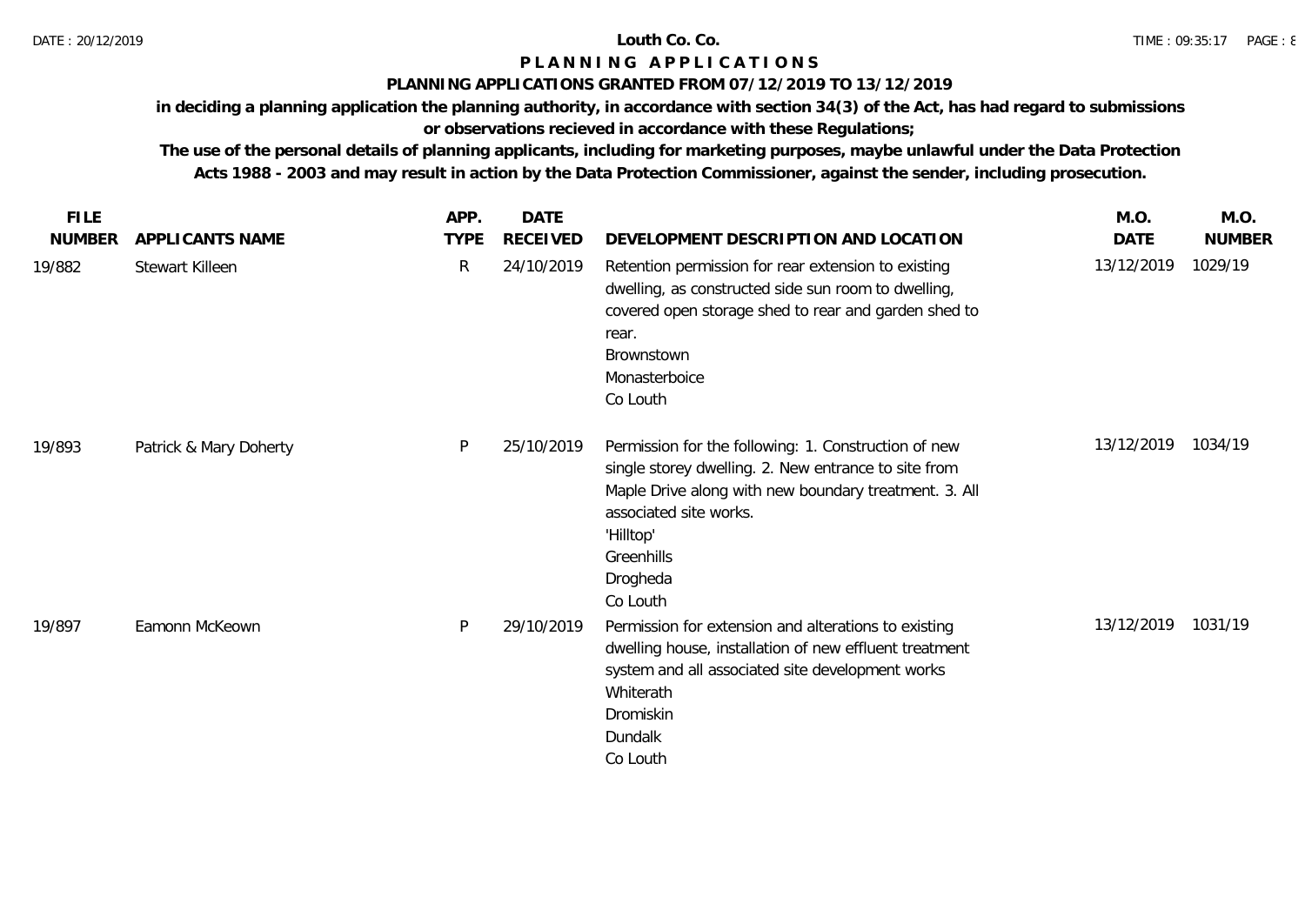## **PLANNING APPLICATIONS GRANTED FROM 07/12/2019 TO 13/12/2019**

**in deciding a planning application the planning authority, in accordance with section 34(3) of the Act, has had regard to submissions** 

# **or observations recieved in accordance with these Regulations;**

| <b>FILE</b>   |                          | APP.        | <b>DATE</b> |                                                                                                                                                                                                                                                                                                                                                                                                                                                                                                                                                  | M.O.       | M.O.          |
|---------------|--------------------------|-------------|-------------|--------------------------------------------------------------------------------------------------------------------------------------------------------------------------------------------------------------------------------------------------------------------------------------------------------------------------------------------------------------------------------------------------------------------------------------------------------------------------------------------------------------------------------------------------|------------|---------------|
| <b>NUMBER</b> | APPLICANTS NAME          | <b>TYPE</b> | RECEIVED    | DEVELOPMENT DESCRIPTION AND LOCATION                                                                                                                                                                                                                                                                                                                                                                                                                                                                                                             | DATE       | <b>NUMBER</b> |
| 19/906        | Patrick and Fiona Molony | P           | 31/10/2019  | Permission for proposed single storey extension to rear<br>of existing two storey dwelling house together with<br>associated site works<br>19 Boice Manor<br>Tinure<br>Dunleer<br>Co Louth                                                                                                                                                                                                                                                                                                                                                       | 13/12/2019 | 1035/19       |
| 19/907        | Wakeward Limited         | P           | 31/10/2019  | Permission for alterations to development permitted<br>under planning ref. 16/722 and amended under planning<br>ref. 18/897 and will include replacement of 12 no. 3<br>bedroom dwellings numbered 8 to 17 and 2 no. 4<br>bedroom dwellings numbered 18 - 19 under planning<br>ref. 18/897 with 18 dwelling houses 4 no. detached 4<br>bedroom houses, 12 no. semi-detached 3 bedroom<br>houses and 2 no. semi-detached 2 bedroom houses and<br>any associated site works<br>Balfeddock Manor<br><b>Baltray Road</b><br>Termonfeckin<br>Co Louth | 13/12/2019 | 1037/19       |